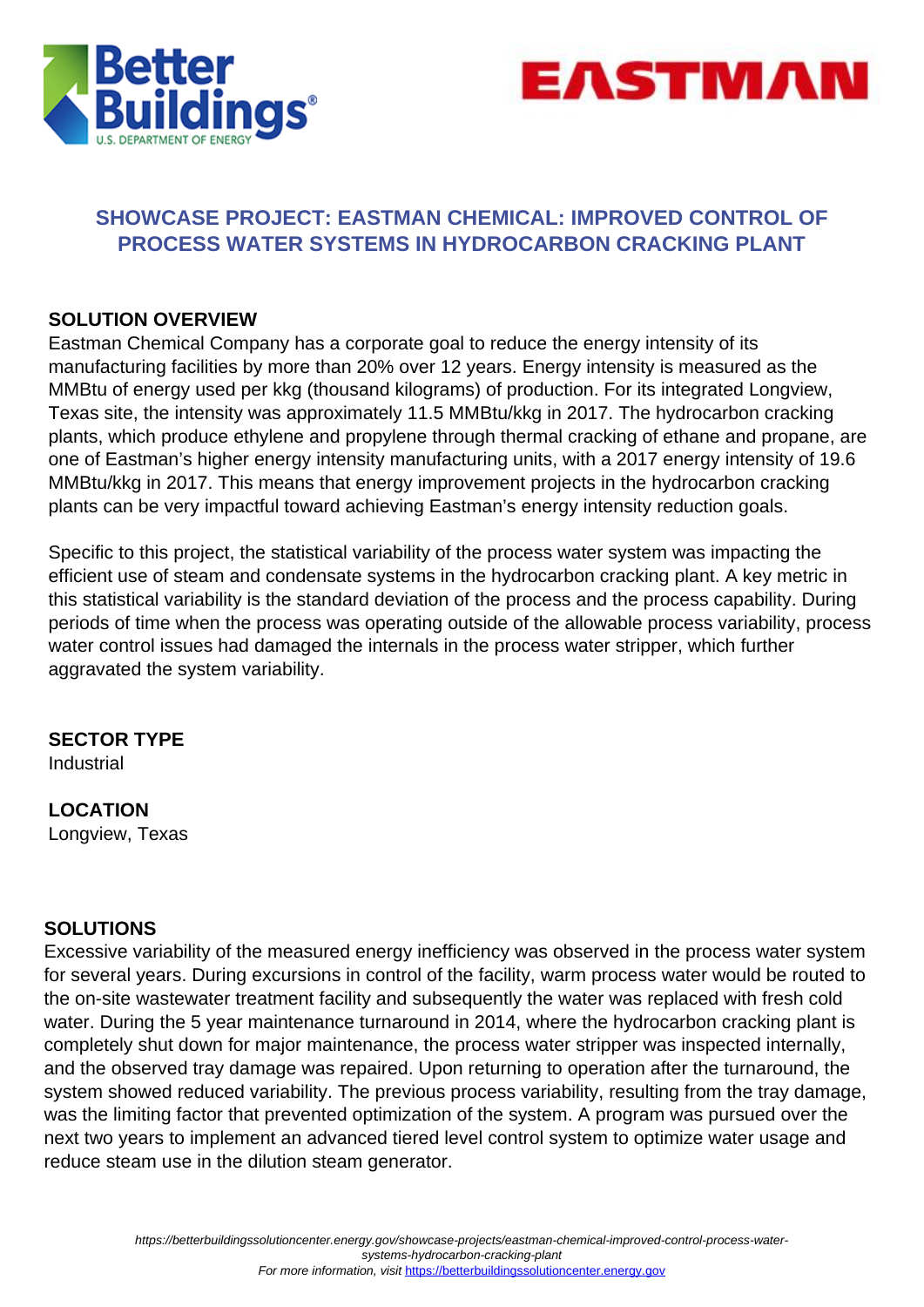By replacing the damaged internals in the process water stripper and by implementing an advanced control strategy for the process water stripper, the quench tower, and the dilution steam generator, the variability of the entire system was reduced. An 11% reduction in steam usage and an 81% reduction (4.8 MM Gallons per year) in make-up water was seen within the hydrocarbon cracking plant.



Graph showing reduction in steam use and process variability

## **OTHER BENEFITS**

Eastman has two additional hydrocarbon cracking plants that potentially can use an advanced control system on their process water systems, and implementation in these areas will be considered in the future. Extending beyond the hydrocarbon cracking plants, the use of advanced controls to improve energy efficiency is viable in multiple facilities and is being used across the company to improve the efficiency of many processes. The key to select a candidate for advanced control is to evaluate the process data and observe the extent of energy inefficiencies as the process operates further away form the desired target. The advanced control will drive the process back to the optimum operating conditions.